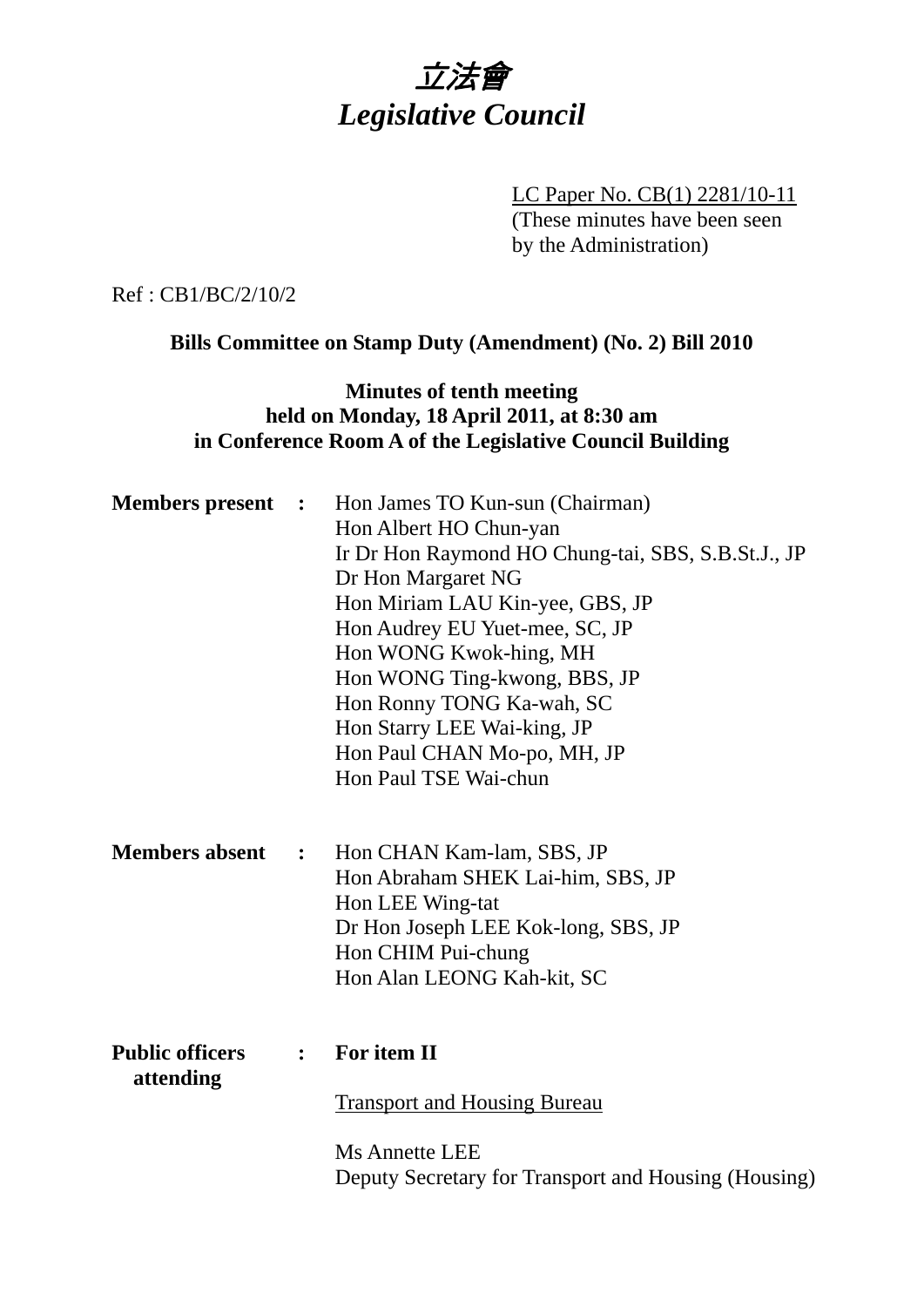|                                            |                                                           | $-2-$<br>Mr Eugene FUNG<br>Principal Assistant Secretary for Transport and<br>Housing (Housing) (Private Housing) |  |  |
|--------------------------------------------|-----------------------------------------------------------|-------------------------------------------------------------------------------------------------------------------|--|--|
|                                            |                                                           | <b>Inland Revenue Department</b>                                                                                  |  |  |
|                                            |                                                           | Mr WONG Kuen-fai<br>Deputy Commissioner of Inland Revenue (Technical)                                             |  |  |
|                                            | Mr HONG Wai-kuen<br>Senior Superintendent of Stamp Office |                                                                                                                   |  |  |
|                                            |                                                           | <b>Department of Justice</b>                                                                                      |  |  |
|                                            |                                                           | Ms Phyllis KO<br><b>Senior Assistant Law Draftsman</b>                                                            |  |  |
|                                            |                                                           | Mr CHEUNG Man-yiu<br><b>Senior Government Counsel</b>                                                             |  |  |
|                                            |                                                           | Mr Manuel NG<br><b>Government Counsel</b>                                                                         |  |  |
| <b>Attendance by</b><br>invitation         |                                                           | : For item II                                                                                                     |  |  |
|                                            |                                                           | The Law Society of Hong Kong                                                                                      |  |  |
|                                            |                                                           | Mr Terry YEUNG<br>Member of Property Committee                                                                    |  |  |
| <b>Clerk in attendance : Miss Becky YU</b> |                                                           | Chief Council Secretary (1)1                                                                                      |  |  |
| <b>Staff in attendance</b>                 |                                                           | : Miss Winnie LO<br><b>Assistant Legal Adviser 7</b>                                                              |  |  |
|                                            |                                                           | Mrs Mary TANG<br>Senior Council Secretary (1)1                                                                    |  |  |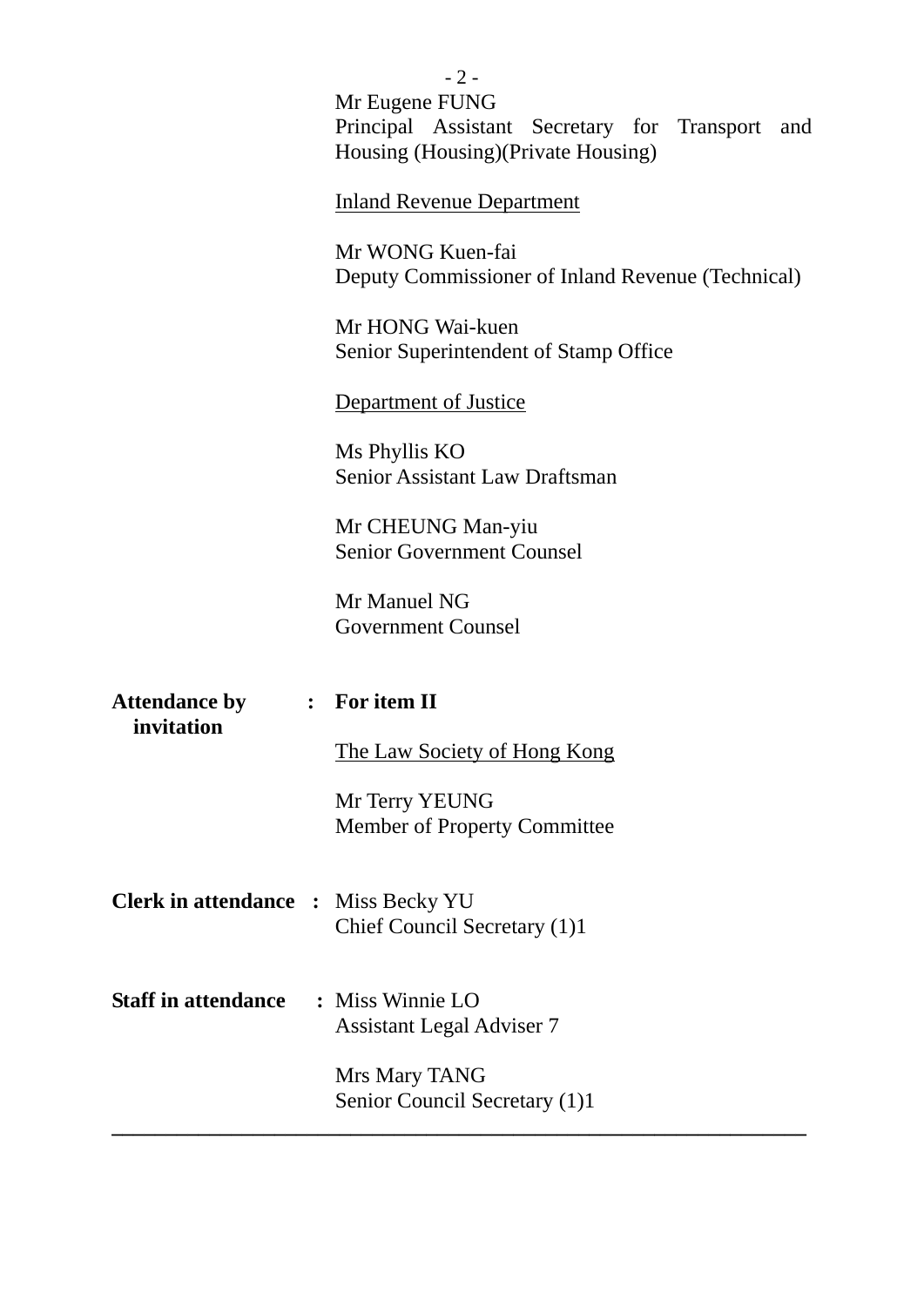- 3 -

**I. Confirmation of minutes**   $(LC$  Paper No.  $CB(1)$  1887/10-11 — Minutes of the meeting held

on 10 March 2011)

The minutes of the meeting held on 10 March 2011 were confirmed.

## **II. Meeting with deputation and the Administration**

## Meeting with The Law Society of Hong Kong

(LC Paper No. CB(1) 1946/10-11(01) — Submission from The Law Society of Hong Kong (English version only))

2. At the Chairman's invitation, Mr Terry YEUNG, Member of Property Committee, highlighted the salient points in the submission from The Law Society of Hong Kong (LS).

Meeting with the Administration

| (LC Paper No. CB $(1)$ 1933/10-11 $(01)$ ) | - Revised and consolidated draft                                 |
|--------------------------------------------|------------------------------------------------------------------|
|                                            | Committee Stage amendments                                       |
|                                            | provided by the Administration                                   |
| LC Paper No. $CB(1)$ 1933/10-11(02)        | - List of follow-up actions arising                              |
|                                            | from the discussion at the meeting                               |
|                                            | on 1 April 2011                                                  |
| LC Paper No. $CB(1)$ 1933/10-11(03)        | Administration's response<br>$\overline{\phantom{a}}$<br>to      |
|                                            | $CB(1)$ 1933/10-11(02)                                           |
| LC Paper No. $CB(1)$ 1933/10-11(04)        | Marked-up copy of the<br><b>Bill</b><br>$\overline{\phantom{0}}$ |
|                                            | incorporating the draft Committee                                |
|                                            | Stage amendments received so far)                                |
| <u>Relevant papers</u>                     |                                                                  |
| (LC Paper No. CB(3) 278/10-11              | $-$ The Bill                                                     |
| Ref: HD(CR)5/50/1/177                      | The Legislative Council Brief)                                   |
|                                            |                                                                  |

- 3. The Administration was requested to
	- (a) provide a written response to LS's submission;
	- (b) consider including in the speech to be delivered by the Secretary for Transport and Housing at the resumption of Second Reading debate on the Bill a clarification that a mortgage (whether in favour of a financial or non-financial institution) was not chargeable with stamp duty and special stamp duty (SSD);
	- (c) consider reviewing the need for SSD every two years; and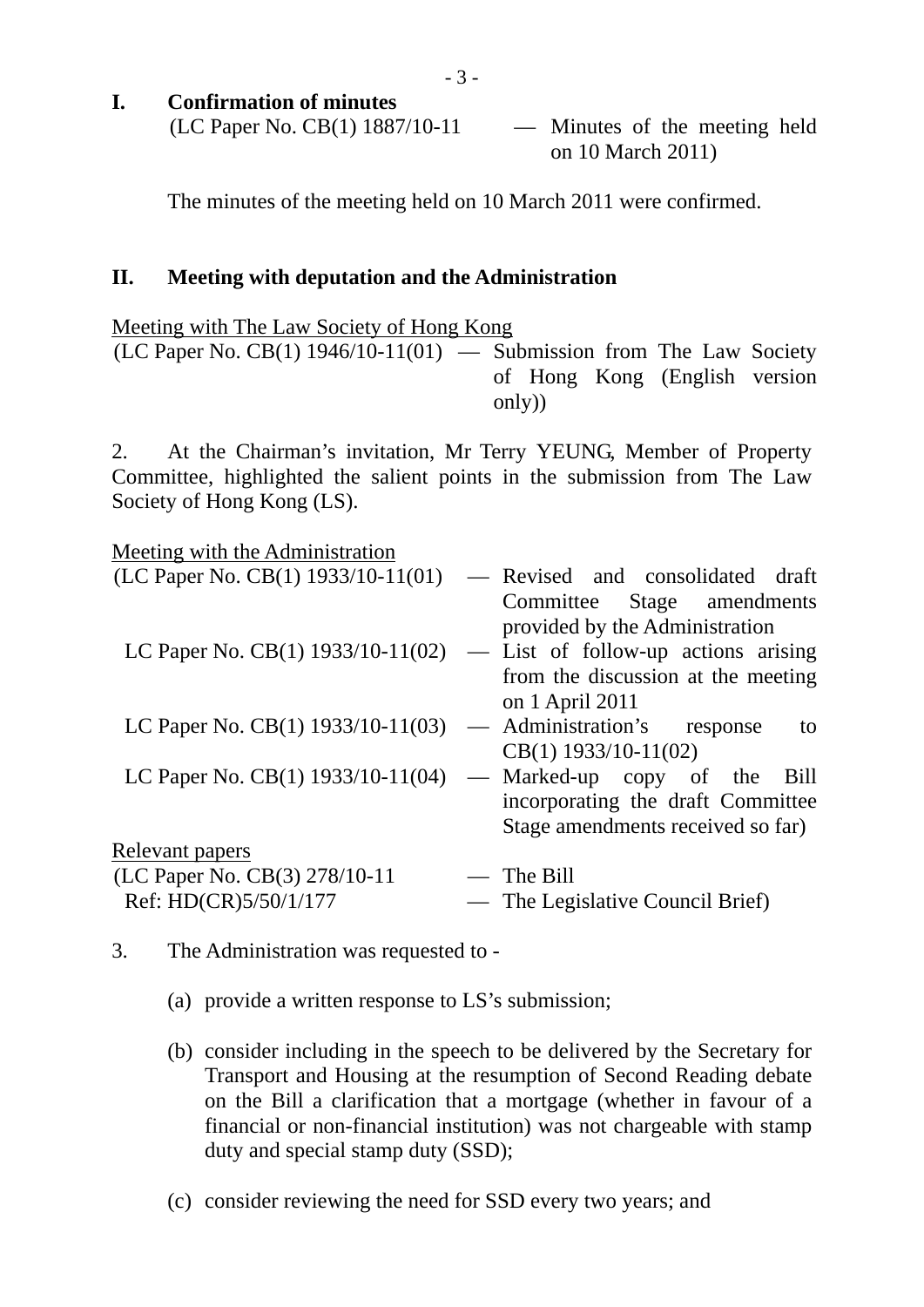(d) advise the definition of residential property under the Stamp Duty Ordinance (Cap. 117). To also advise whether the definition covers properties that could be used for both residential and commercial purposes.

4. The Bills Committee deliberated (Index of proceedings attached in **Annex**).

5. Members agreed to the following schedule of meetings -

Thursday, 5 May 2011 at 8:30 am;

Thursday, 12 May 2011 at 8:30 am; and

Thursday, 19 May 2011 at 10:45 am.

# **III. Any other business**

6. There being no other business, the meeting ended at 10:30 am.

Council Business Division 1 Legislative Council Secretariat 24 May 2011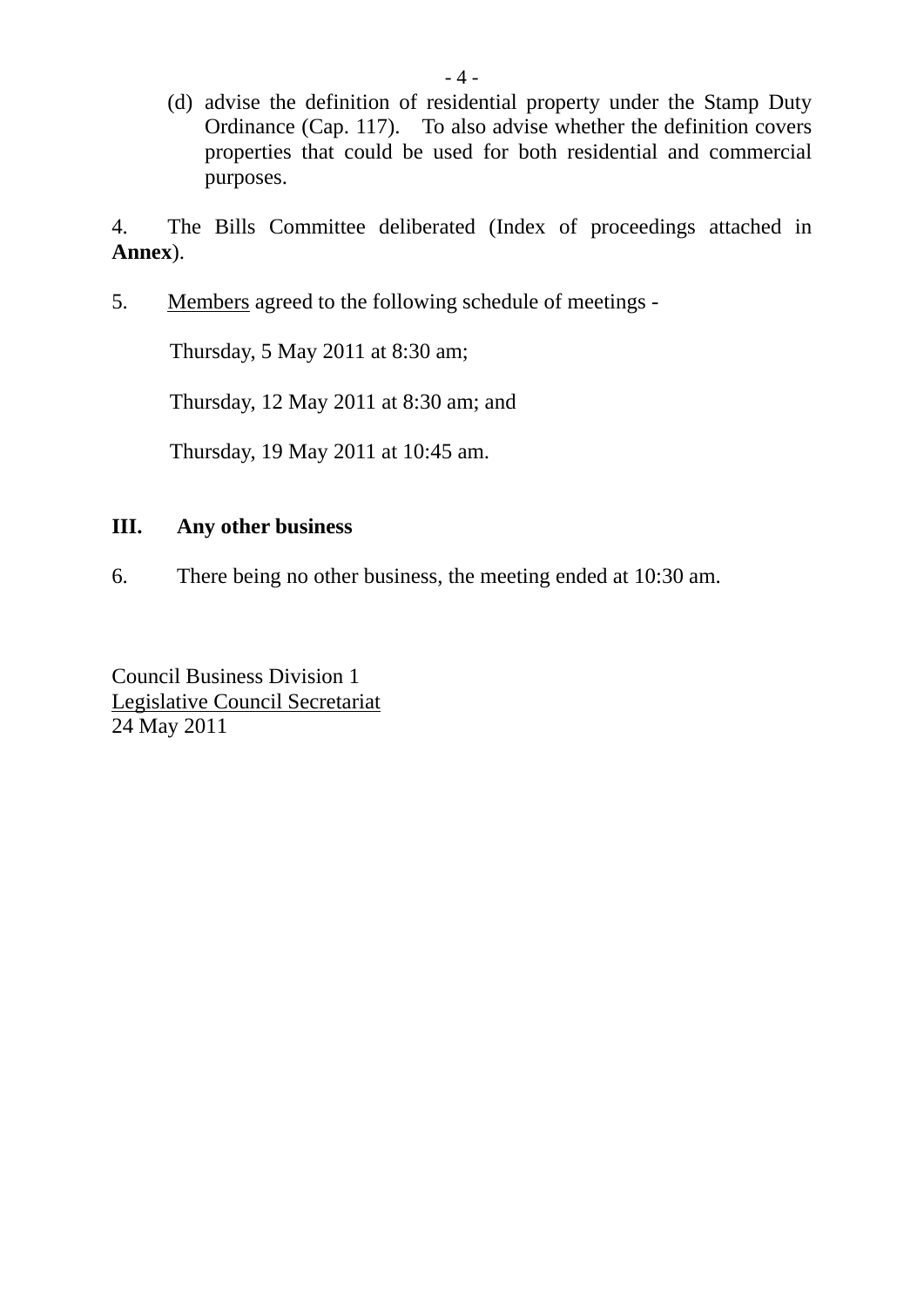#### **Bills Committee on Stamp Duty (Amendment) (No. 2) Bill 2010**

#### **Proceedings of tenth meeting held on Monday, 18 April 2011, at 8:30 am in Conference Room A of the Legislative Council Building**

| <b>Time marker</b>                      | <b>Speaker</b>                                                                      | Subject(s)                                                                                                                                                                                                                                                                                                                                                                                                                                                                                                                                                                                                                                                                                                                                                                                                                                                                                                                                                                                                                                                                                           | <b>Action required</b>                                                                    |
|-----------------------------------------|-------------------------------------------------------------------------------------|------------------------------------------------------------------------------------------------------------------------------------------------------------------------------------------------------------------------------------------------------------------------------------------------------------------------------------------------------------------------------------------------------------------------------------------------------------------------------------------------------------------------------------------------------------------------------------------------------------------------------------------------------------------------------------------------------------------------------------------------------------------------------------------------------------------------------------------------------------------------------------------------------------------------------------------------------------------------------------------------------------------------------------------------------------------------------------------------------|-------------------------------------------------------------------------------------------|
| Agenda Item I - Confirmation of minutes |                                                                                     |                                                                                                                                                                                                                                                                                                                                                                                                                                                                                                                                                                                                                                                                                                                                                                                                                                                                                                                                                                                                                                                                                                      |                                                                                           |
| $000445 - 000511$                       | Chairman                                                                            | The minutes of the meeting held<br>on<br>10 March 2011<br>(LC)<br>No.<br>Paper<br>$CB(1)$ 1887/10-11) were confirmed.                                                                                                                                                                                                                                                                                                                                                                                                                                                                                                                                                                                                                                                                                                                                                                                                                                                                                                                                                                                |                                                                                           |
|                                         |                                                                                     | Agenda Item II - Meeting with deputations and the Administration                                                                                                                                                                                                                                                                                                                                                                                                                                                                                                                                                                                                                                                                                                                                                                                                                                                                                                                                                                                                                                     |                                                                                           |
| $000512 - 000555$                       | Chairman<br>Ms Miriam LAU                                                           | Ms Miriam LAU's request for expediting the<br>scrutiny of the Bill in light of its retrospective<br>effect.                                                                                                                                                                                                                                                                                                                                                                                                                                                                                                                                                                                                                                                                                                                                                                                                                                                                                                                                                                                          |                                                                                           |
| $000556 - 001746$                       | Chairman<br>Mr Terry YEUNG,<br>The Law Society of<br>Hong Kong (LS)<br>Ms Audrey EU | Mr Terry YEUNG/LS's explanation on LS's<br>submission<br>(LC)<br>Paper<br>N <sub>0</sub><br>$CB(1)1946/10-11(01))$ -<br>(a) according to the revised Committee Stage<br>$(CSAs)$ ,<br>amendments<br>a<br>transferor<br>acquired and disposed of a residential<br>property "on the date when he made a<br>chargeable<br>agreement<br>for<br>sale".<br>However, some agreements for sale were<br>not "chargeable" with stamp duty.<br>It<br>would be difficult to ascertain the "date of<br>acquisition" for these agreements for the<br>purpose of calculating the 24 months'<br>holding period to determine whether<br>special stamp duty (SSD) was payable;<br>and<br>(b) examples of agreements for sale which<br>were not chargeable with stamp duty<br>included mortgages made in favour of<br>non-financial institutions, agreements for<br>exchange or partition at no payment of<br>equality<br>money,<br>agreements<br>and<br>conditions of exchange granted by<br>Government in favour of lessees, and sale<br>of property of a bankrupt and sale of<br>property of company being wound up. |                                                                                           |
| $001747 - 002152$                       | Chairman<br>Administration                                                          | Administration's response -<br>(a) in principle, there was no conflict between<br>the Administration's revised CSAs and<br>LS's views as set out in its letter of<br>15 April 2011;                                                                                                                                                                                                                                                                                                                                                                                                                                                                                                                                                                                                                                                                                                                                                                                                                                                                                                                  | The Administration to<br>provide<br>written<br>a<br>LS's<br>response<br>to<br>submission. |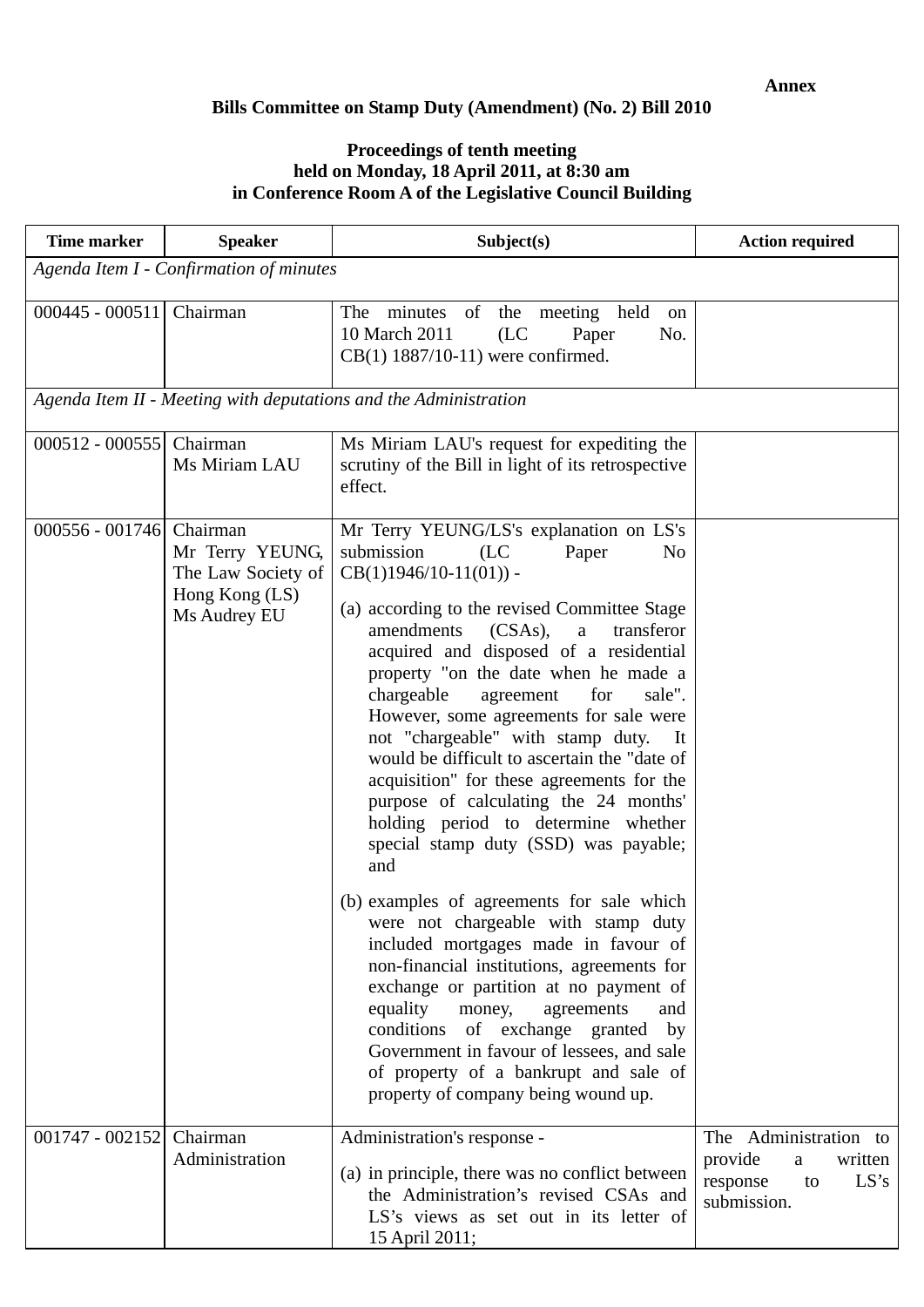| <b>Time marker</b> | <b>Speaker</b>                                                                          | Subject(s)                                                                                                                                                                                                                                                                                                                                                                                                                                                                                                                                                                                                                                                   | <b>Action required</b>                                                                                                                                                                                                                                                                                                                                                         |
|--------------------|-----------------------------------------------------------------------------------------|--------------------------------------------------------------------------------------------------------------------------------------------------------------------------------------------------------------------------------------------------------------------------------------------------------------------------------------------------------------------------------------------------------------------------------------------------------------------------------------------------------------------------------------------------------------------------------------------------------------------------------------------------------------|--------------------------------------------------------------------------------------------------------------------------------------------------------------------------------------------------------------------------------------------------------------------------------------------------------------------------------------------------------------------------------|
|                    |                                                                                         | (b) the Inland Revenue Department (IRD)<br>took the view that the definition of<br>"agreement for sale" did not cover a bona<br>fide mortgage (or charge). IRD had set<br>out its view in the "Stamp Office<br>Interpretation and Practice Notes No. 1<br>(Revised) - Stamping of Agreements for<br>Sale and Purchase of Residential<br>Property" (the Practice Notes).<br>In<br>accordance with the Practice Notes, IRD<br>would not charge ad valorem stamp duty<br>on a usual mortgage (or charge). IRD<br>adopt<br>the<br>would<br>principle<br>same<br>aforementioned for SSD (i.e. it would not<br>charge SSD on a bona fide mortgage (or<br>charge).; |                                                                                                                                                                                                                                                                                                                                                                                |
|                    |                                                                                         | (c) transactions by means of agreements for<br>exchange or partition were not common.<br>Besides, the market value of the property<br>would be taken into account for the<br>purpose of determining stamp duty for<br>transactions which involved the payment<br>of equality money;                                                                                                                                                                                                                                                                                                                                                                          |                                                                                                                                                                                                                                                                                                                                                                                |
|                    |                                                                                         | (d) generally speaking,<br>agreements<br>and<br>conditions of exchange granted by the<br>Government were exempted from stamp<br>duty; and<br>(e) sale<br>of<br>due<br>property<br>to<br>bankruptcy/involuntary winding up would                                                                                                                                                                                                                                                                                                                                                                                                                              |                                                                                                                                                                                                                                                                                                                                                                                |
| $002153 - 003535$  | Chairman<br>Mr Ronny TONG<br>Mr<br>Terry<br>YEUNG/LS<br>Administration<br>Ms Miriam LAU | be exempted from SSD.<br>Mr Ronny TONG's views -<br>(a) most of the examples of agreements for<br>sale not chargeable with stamp duty were<br>already exempted from payment of SSD<br>under the Bill/CSAs; and<br>(b) the Bill was targeted at speculative<br>activities and cases which were not<br>speculative in nature should not be<br>chargeable with SSD.<br>Mr Terry YEUNG/LS's views/enquiries -<br>(a) supported the direction of the Bill;<br>(b) it might be difficult to determine the                                                                                                                                                          | The Administration to<br>consider including in the<br>speech to be delivered<br>by the Secretary for<br>Transport and Housing<br>at the resumption of<br>Second Reading debate<br>the<br>Bill<br>on<br>a<br>clarification<br>that<br>a<br>mortgage (whether<br>in<br>favour of a financial or<br>non-financial<br>institution)<br>was<br>not<br>chargeable with SD and<br>SSD. |
|                    |                                                                                         | holding period of 24 months in respect of                                                                                                                                                                                                                                                                                                                                                                                                                                                                                                                                                                                                                    |                                                                                                                                                                                                                                                                                                                                                                                |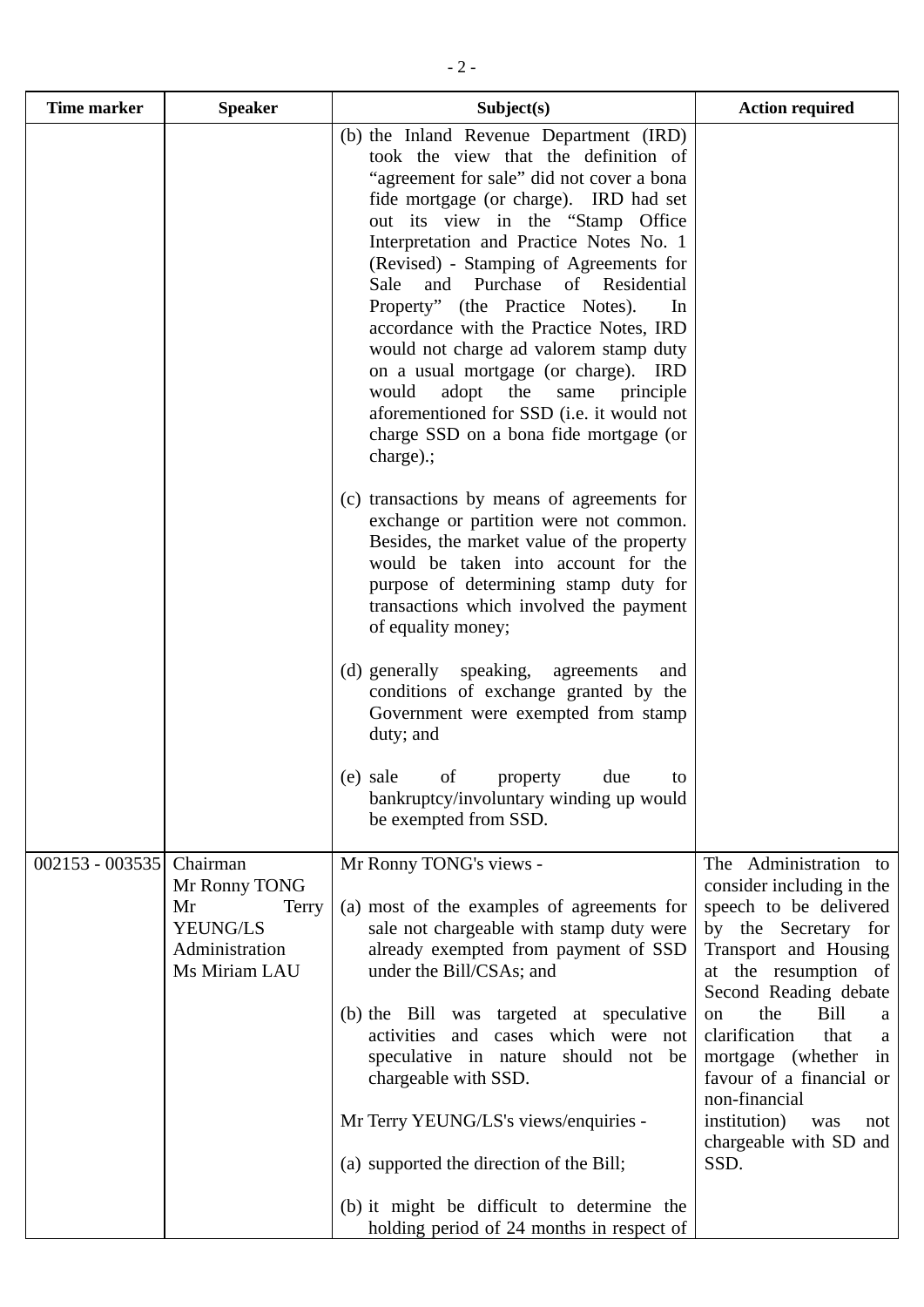| <b>Time marker</b> | <b>Speaker</b>                                                        | Subject(s)                                                                                                                                                                                                                                                                                                                | <b>Action required</b>                                                                                                                                                                                                                                                       |
|--------------------|-----------------------------------------------------------------------|---------------------------------------------------------------------------------------------------------------------------------------------------------------------------------------------------------------------------------------------------------------------------------------------------------------------------|------------------------------------------------------------------------------------------------------------------------------------------------------------------------------------------------------------------------------------------------------------------------------|
|                    |                                                                       | agreements for sale which were not<br>chargeable; and<br>(c) whether the mortgage of a property would<br>be regarded as an agreement for sale and<br>if so, whether the date of mortgage should<br>be regarded as the date of acquisition of<br>the property.                                                             |                                                                                                                                                                                                                                                                              |
|                    |                                                                       | The Administration reiterated that under<br>IRD's Practice Notes, a mortgage (whether in<br>favour of a financial or non-financial<br>institution) was not regarded as an agreement<br>for sale and was not chargeable with ad<br>valorem stamp duty and SSD.                                                             |                                                                                                                                                                                                                                                                              |
| 003536 - 003956    | Chairman<br>Mr Paul TSE<br>Mr<br>Terry<br>YEUNG/LS                    | YEUNG/LS's<br>Terry<br>Mr<br>remark<br>that<br>consideration should be given to deleting the<br>word<br>"chargeable"<br>from<br>proposed<br>section $29CA(4)(a)(i)$ and $29DA(7)(a)(i)$ for<br>the purpose of determining the holding period<br>of a residential property.                                                |                                                                                                                                                                                                                                                                              |
| 003957 - 004529    | Chairman<br>Ms Audrey EU<br>Administration<br>Mr<br>Terry<br>YEUNG/LS | Discussion on the exemptions from SSD.                                                                                                                                                                                                                                                                                    |                                                                                                                                                                                                                                                                              |
| 004530 - 005012    | Chairman<br>Administration                                            | Administration's explanation on the revised<br>CSAs as set out under LC Paper No.<br>$CB(1)$ 1933/10-11(01).                                                                                                                                                                                                              |                                                                                                                                                                                                                                                                              |
| $005013 - 005524$  | Chairman<br>Administration                                            | Administration's explanation on its response<br>to members' concerns raised at the meeting on<br>April<br>2011<br>(LC)<br>Paper<br>No.<br>1<br>$CB(1)$ 1933/10-11(03)).<br>Chairman's request for a review of the need<br>for SSD every two years.                                                                        | The Administration to<br>consider reviewing the<br>need for SSD every two<br>years.                                                                                                                                                                                          |
| $005525 - 020141$  | Chairman<br>Administration<br>Mr Albert HO<br>Ms Audrey EU            | Clause-by-clause examination of the Bill<br>(LC Paper No. CB(1) 1933/10-11(04))<br>Clauses 1 to 10<br>Discussion on the scope of exemption under<br>proposed section $29CA(8)(b)(ii)$ and (iii) in<br>relation to a residential property in which the<br>agreement was made in relation to a deceased<br>person's estate. | The Administration to<br>advise the definition of<br>residential<br>property<br>under the Stamp Duty<br>Ordinance (Cap. 117).<br>To also advise whether<br>the definition covered<br>properties that could be<br>used for both residential<br>and<br>commercial<br>purposes. |